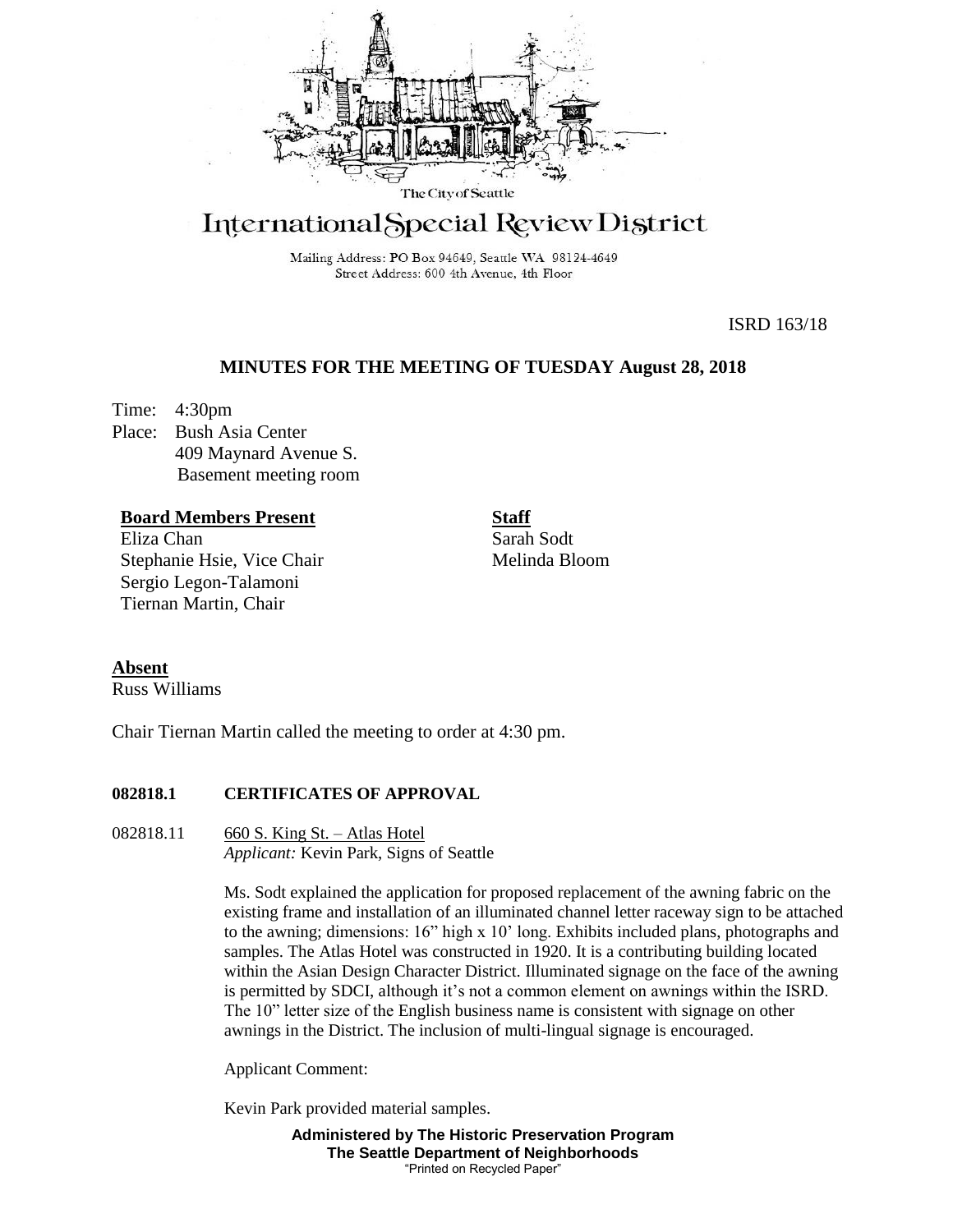Mr. Park said the sign is aluminum panel with LED channel letters.

Ms. Hsie asked if the characters are backlit.

Mr. Park said yes.

Public Comment: There was no public comment.

Board Discussion:

Mr. Martin supported the application.

Action: I move that the International Special Review District Board recommend approval of a Certificate of Approval for awning and signage alterations, as proposed.

The Board directs staff to prepare a written recommendation of approval, based on consideration of the application submittal and Board discussion at the August 28, 2018 public meeting, and forward this written recommendation to the Department of Neighborhoods Director.

This action is based on the **following applicable sections of the International Special Review District Ordinance and District Design Guidelines:** 

**SMC 23.66.030 – Certificates of approval – Application, review and appeals SMC 23.66.336 – Exterior building finishes**

- **A. General Requirements**
- **B. Asian Design Character District**
- **a. Awnings**

**SMC 23.66.338 – Signs** 

**ISRD Design Guidelines** 

- **I. Awnings and Canopies**
- **II. Design Guidelines for Signs**

**Secretary of the Interior's Standards: #10.** New additions and adjacent or related new construction shall be undertaken in such a manner that if removed in the future, the essential form and integrity of the historic property and its environment would be unimpaired

MM/SC/EC/SLT 4:0:0 Motion carried.

082818.12 Right-of-Way along Maynard Ave. S. at S. Weller and S. Lane Streets *Applicant:* Jinny Green, SDOT

> Ms. Sodt explained the application for proposed revision to the brick pavers and curb configuration at two intersections, as listed above, to accommodate updated ADA ramps. Exhibits included plans and photographs. The Board received an informational briefing in May 2018. The Board discussed exploration of alternate paving patterns or treatments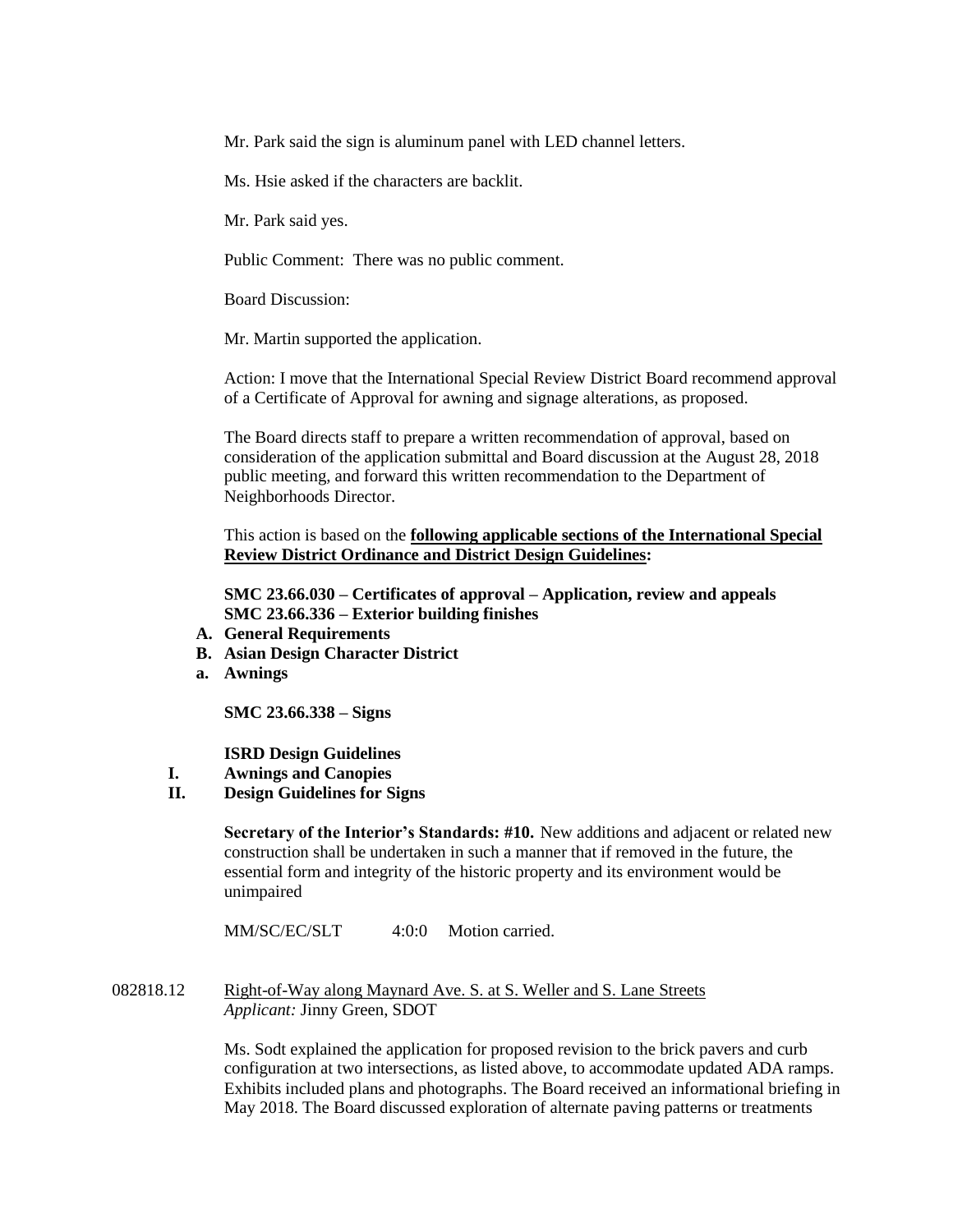rather than eliminating all but a sliver of the brick pavers. The applicant is proposing two different paving restoration options for Board consideration.

Applicant Comment:

Jinny Green presented via PowerPoint (in DON file). She said pavement resurfacing work will be done; they are re-doing the ramps first. She proposed to do a bulb-out and ADA ramp with brick overlay, presenting to options: either replacing with all brick, consistent with the current condition, or installing brick just around ramp. She said that on the southeast corner on Weller the sidewalk will be lowered, and they may not need a curb. She provided renderings of the proposed options. She said the proposed brick color will wear to closely resemble existing brick. She said at the briefing the Board was concerned with uniformity; there are benefits to both options – with or without brick. She said she received a letter from Betty Lau who was not supportive of use of brick or curb bulbs.

Mr. Legon-Talamoni asked if there are slip-issues with the brick.

Ms. Green said there have been no significant claims but there are concerns for elderly.

Ms. Hsie asked if brick is part of the green street plan.

Ms. Green said it is not.

Ms. Chan asked if they will repaint crosswalk to match so it all lines up.

Ms. Green said they will.

Public Comment: There was no public comment.

Board Discussion:

Ms. Hsie said the crosswalks and location of ramps is an improvement. She said the brick patterning should be consistent with what is on the north end but noted patterning inconsistencies from corner to corner.

Mr. Martin also noted the lack of consistency and the challenge of replacing brick. He said there is no guiding document for what corners should look like. He appreciated the alternative provided. He recommended the brick alternative because it is what is seen in the District, even if it is imperfect. He cited 23.66.302 E.

Mr. Legon-Talamoni asked if there is treatment to minimize slip risk.

Ms. Green said options are limited and costly. There isn't a treatment proposed.

Mr. Legon-Talamoni expressed concern about public safety. He agreed that brick option maintains the visual order and without a guiding principle, he would lean to the brick option for continuity.

Ms. Chan was concerned about potential for injuries.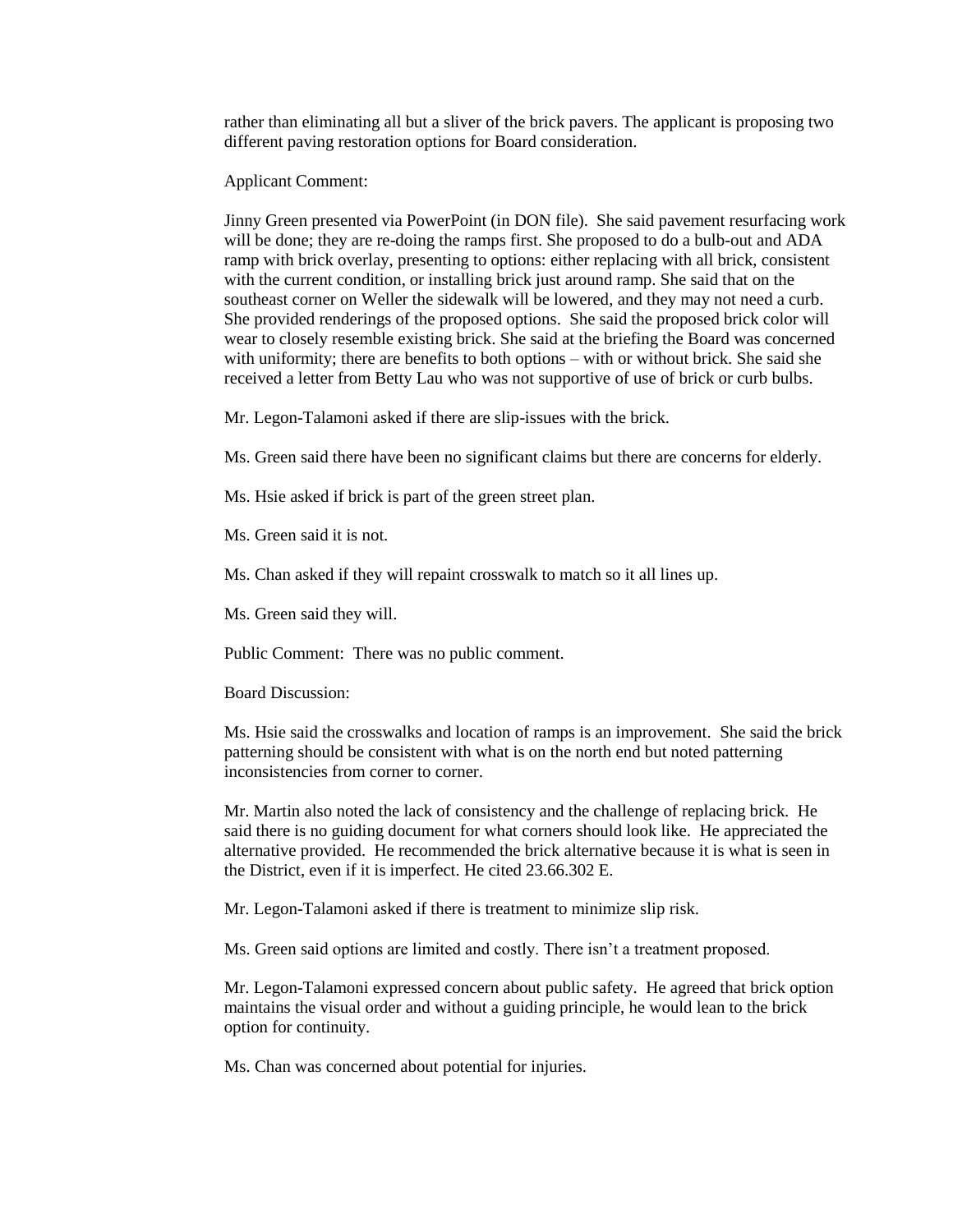Mr. Martin said there is brick there now, it is all over the district. He said using brick again is not dramatically changing anything. If there is interest in improving the tactile quality, then a cohesive plan is needed for the neighborhood.

Grace Kim, Schemata Workshop, said that scoring on bricks is helpful, that has been done next to Federal Building.

Ms. Green said she would look into that.

Ms. Hsie asked what is on the corners at Hing Hay Park.

Ms. Green said all corners have brick.

Board members generally agreed that retaining brick is preferred because it is prevalent in the District and its use here will be limited in area. If it is found that scored brick is an option, Ms. Frestedt can review that administratively.

Ms. Chan noted community concerns about safety and asked if there was a third option.

Action: I move that the International Special Review District Board recommend approval of a Certificate of Approval for site alterations, including original paving option as proposed.

The Board directs staff to prepare a written recommendation of approval, based on consideration of the application submittal and Board discussion at the August 28, 2018 public meeting, and forward this written recommendation to the Department of Neighborhoods Director.

This action is based on the **following applicable sections of the International Special Review District Ordinance and District Design Guidelines:** 

## **SMC 23.66.302 E SMC 23.66.334 – Streets and sidewalks**

**Secretary of the Interior's Standards: #10.** New additions and adjacent or related new construction shall be undertaken in such a manner that if removed in the future, the essential form and integrity of the historic property and its environment would be unimpaired

MM/SC/SLT/SH 3:0:1 Motion carried. Ms. Chan abstained.

## **082818.3 DESIGN GUIDELINES WORKSESSION**

Schemata Workshop presented the working draft of the design guidelines to the Board. Community members will still have the opportunity to comment on the draft before it is finalized and adopted by the Board and the Department of Neighborhoods.

Grace Kim and Joann Ware, Schemata, Susan Boyle, BOLA, presented. Draft changes were reviewed including Reader's Guide, ISRD boundary map, building design – previous design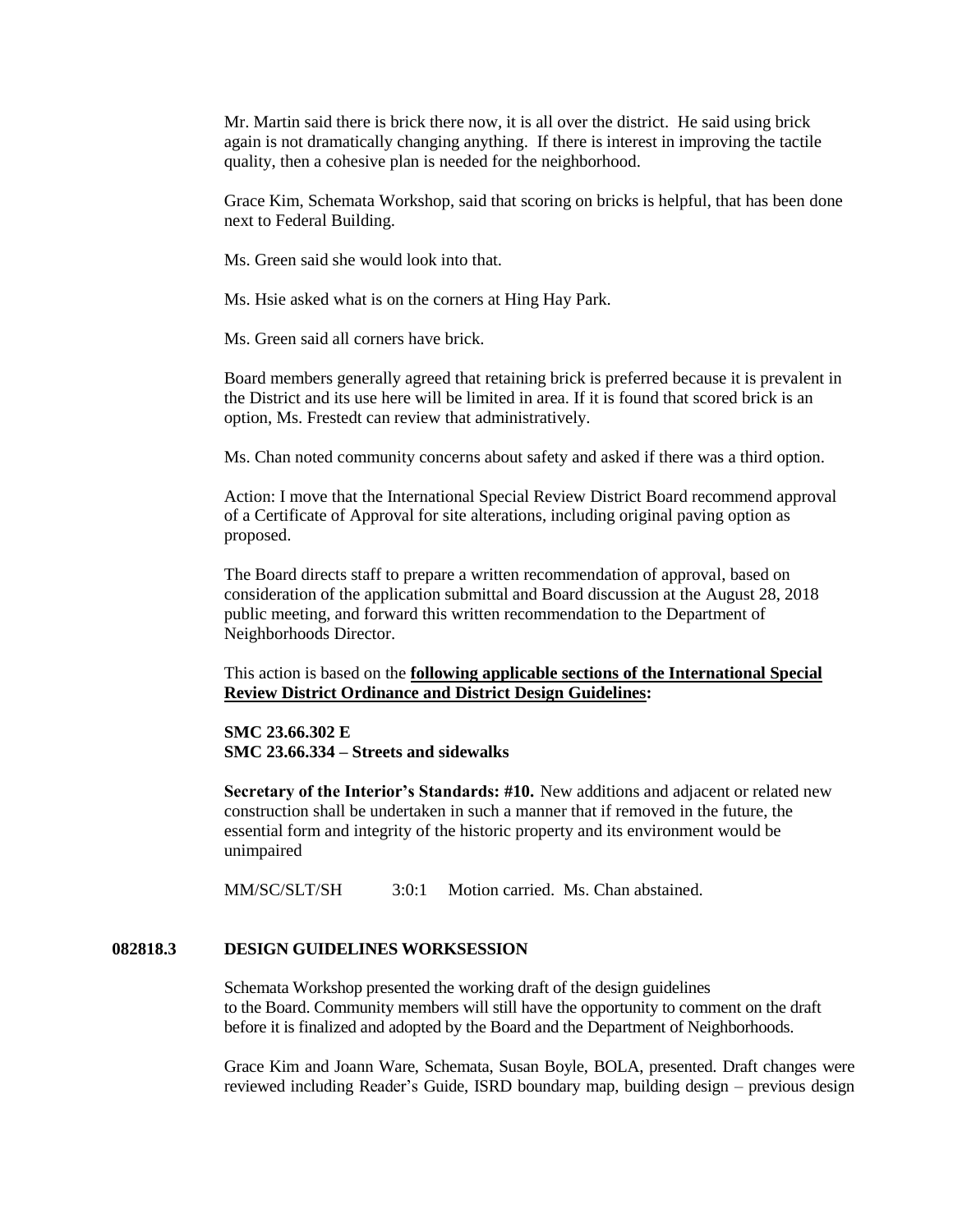concept, and document resources. Flow and usability were addressed as were goals and guiding principles.

Mr. Martin said it is great to have the process laid out, he supported the FAQ section. He recommended adding language about Board and applicant interaction.

Ms. Sodt said that could be added under "What is the ISRD board?".

Ms. Hsie suggested clarifying what applicants should bring to a meeting, at a minimum.

This led to a discussion about the application and related checklist that accompanies the application form and the role of the Coordinator in following up with the applicant indicating what information is missing from the application.

#### Reader's Guide

Ms. Ware provided a summary of the Reader's Guide highlighting how to use different sections.

Mr. Martin recommended including resources, such as pictures/infographics; should include website.

Ms. Ware: board coordinator phone number and website will be listed.

#### Document Resources

There was discussion about how to cite Guidelines east and west of I-5.

Ms. Ware noted that each guideline will have its own number.

Ms. Hsie stated that location specific structure is confusing, i.e. east of I-5; work on numbering.

There was discussion about methods for numbering and referencing individual guidelines.

Ms. Ware: only five sections; goals and guidelines will be referenced.

Ms. Kim: tabs with overarching description and then bold highlights.

Mary Kate Ryan: cite on every page so people don't have to go back.

Ms. Ware: took out Roman numerals; used letters and numbers, since some users may not be familiar with Roman numerals.

#### Flow and Usability

Mr. Martin recommended beginning with Guiding Principles for whole neighborhood; look at subsections that apply; then move to applicable section.

Board members stated that the diagrams can be confusing, but the descriptions are clear. There was a suggestion to add an index for diagrams and figures.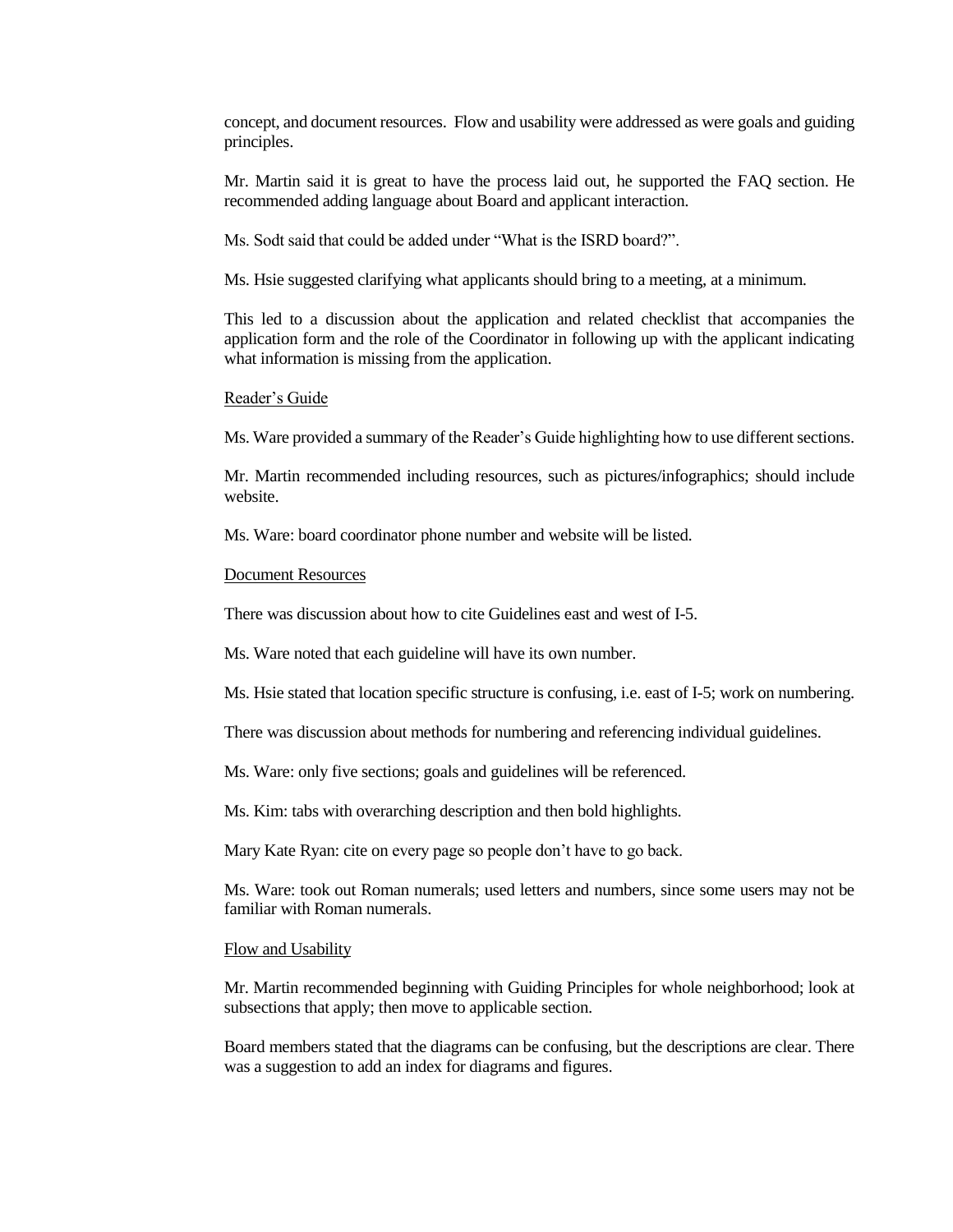Ms. Hsie said she appreciates the way 'New/Tall Buildings' has been reformatted. Noted 3-C, with carved, angled, or shift forms, most important is why someone would do it – why they think it relates to the neighborhood.

Mr. Legon-Talamoni: add more description in heading – how to think about strategies.

Mr. Martin: page 29, likes diagram relating to contributing versus non-contributing; wants to see how massing of tall building could relate to an existing building; wants to see diagram that gets at the idea.

Ms. Hsie: wants to see tall building diagram in relationship to existing contributing building; want to see strong relationship. Call out street façade level, transom level, trim band, would be helpful to add modern/contemporary version of diagram on page 27. Façade variation – buildings in district are ordered; difficult when trying to make arbitrary design that is not based on anything.

Ms. Hsie: C-3 – break up large expanses of blank façade; prefer those programs be on back.

Ms. Kim: avoid blank walls on street facing façades; even apply to I-5.

Ms. Ware: define street-facing in glossary.

Mr. Martin: page 25, lighting: want to see photo that reflects bullet 2.

Ms. Sodt: noted the ACT Theater, Eagles Auditorium, as an example.

Mr. Martin: page 34, east of I-5 section; wants to see more photos of what a mid-block passage looks like.

Ms. Hsie agreed with Mr. Martin; example can come from non-Seattle location.

Mr. Legon-Talamoni suggested including a brief bit in introduction section on role/purview of board. Board members agreed.

Ms. Hsie: page 37, west of I-5; go in to history of site, celebrate history of site, cultural components of site we want to support.

Mr. Martin spoke to public space as gathering, informal setting like card-playing gathering space at this building; ghost activity.

Ms. Chan noted the importance of night time activation.

Mr. Martin referred to the importance of linking the two (public space as gathering, informal setting like card playing gathering space at this building and safety issue).

Accent colors – the Board agreed that color important but don't want to limit options. Community feedback is important.

Goals and Guiding Principles